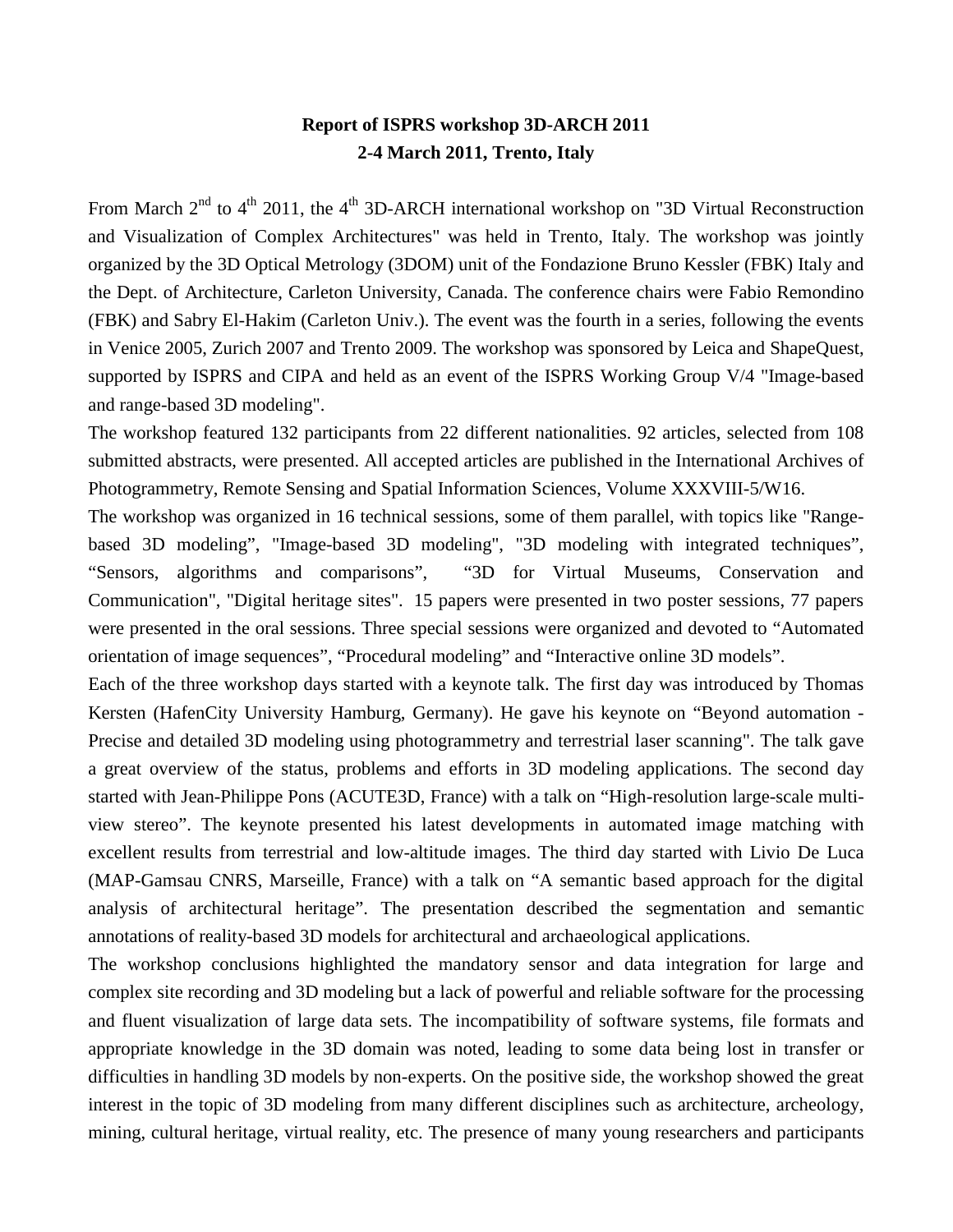raises the hope that many of the aforementioned problems will be addressed and solved in the coming futures and research projects.

The social program included a visit of the Buonconsiglio castle in Trento while on the last day many participants joined the organized skiing tour.

Alessandro Rizzi FBK Trento, Italy

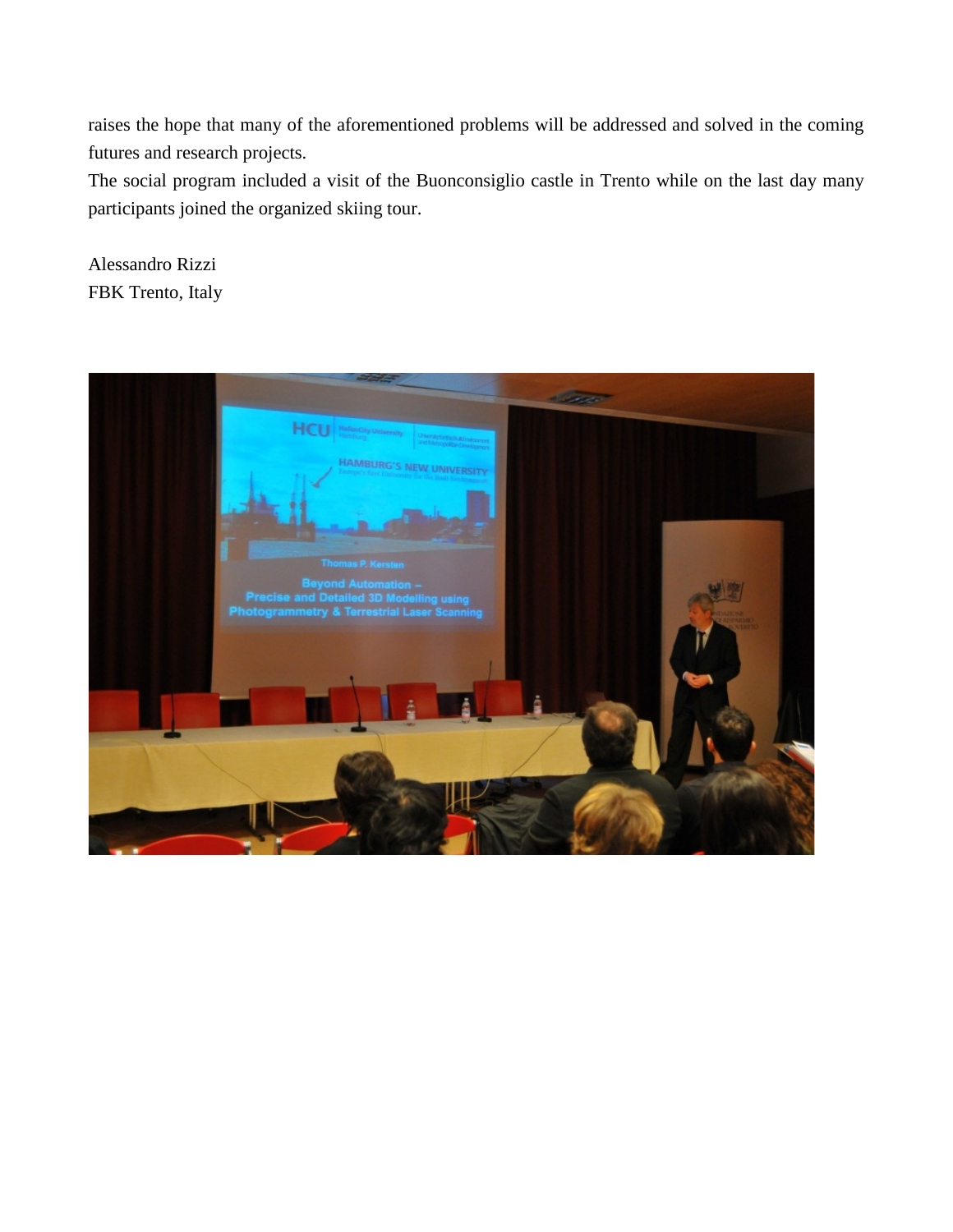